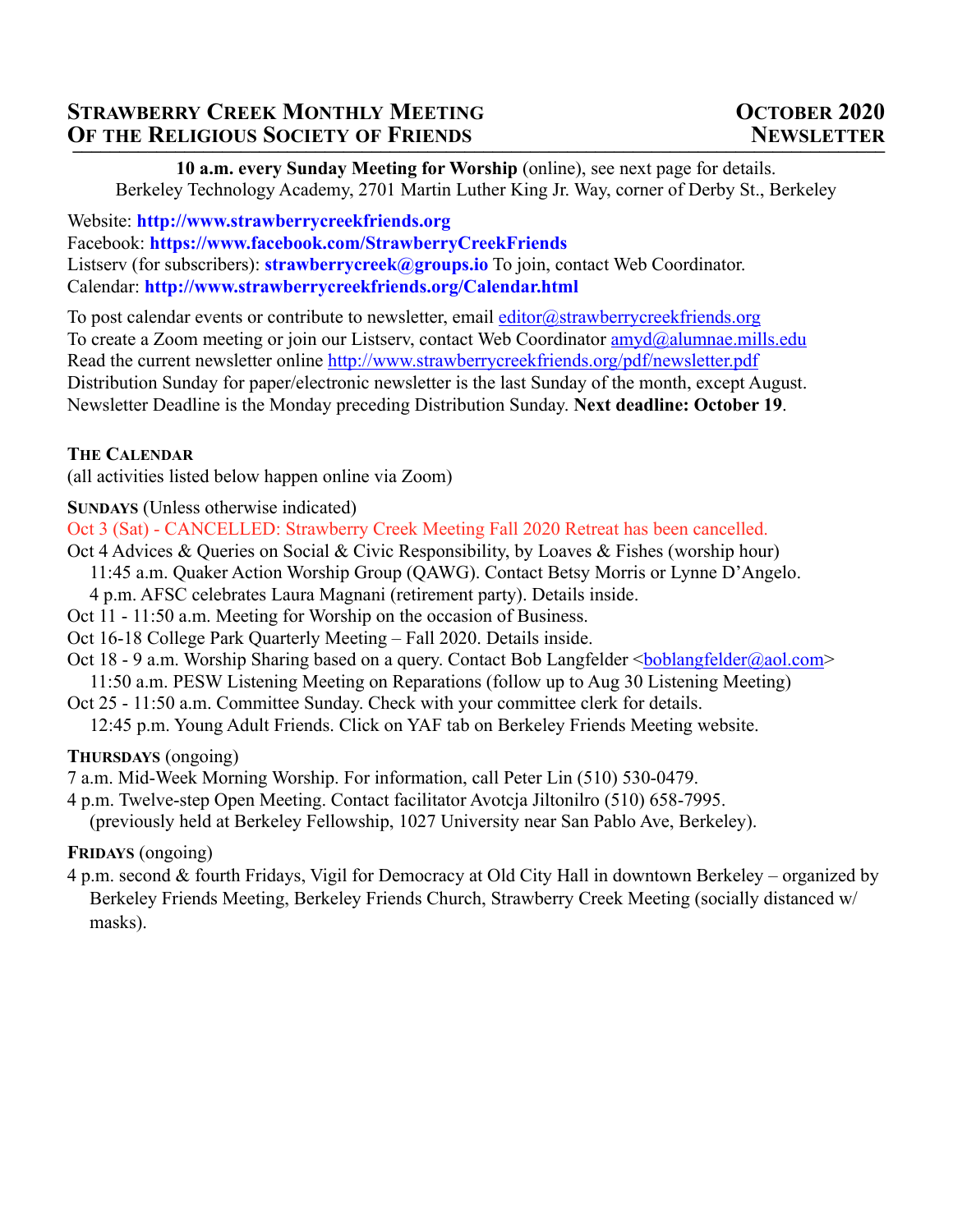#### **Strawberry Creek Sunday Worship (Zoom)**

Strawberry Creek Friends Meeting meets for worship at 10pm Sunday mornings via Zoom. The "Virtual Meeting Room" opens earlier at 9:30 a.m. Our worship closes at 11 a.m., followed by holding in the light those in need, announcements, and online social time to informally share.

#### **Berkeley Friends Meeting**

The Zoom link for Berkeley Friends Meeting Sunday [worship may be found online http://](http://www.berkeleyfriendsmeeting.org) [www.berkeleyfriendsmeeting.org](http://www.berkeleyfriendsmeeting.org)

#### **Quaker Center Online Worship**

Daily online meeting for worship from 7:30-8 a.m. [http://](http://www.quakercenter.org/meeting-for-worship/) [www.quakercenter.org/meeting-for-worship/](http://www.quakercenter.org/meeting-for-worship/)

#### **Marie Schutz Memorial Oct 24th**

On Saturday, October 24 at 2 p.m, a memorial meeting will be held for Marie Schutz via zoom. Marie was 98 and a member of Redwood Forest Friends Meeting and longtime resident of Friends House. She is the mother of Strawberry Creek Friend Roberta Schutz and Friend Mico Sorrel.

If you have photos of Marie with her friends to be used in a short 'slide show' during the memorial, please send them to [evaherndon@gmail.com](mailto:evaherndon@gmail.com)

This is the Zoom link for the memorial:

#### [https://zoom.us/j/99997553415?](https://zoom.us/j/99997553415?pwd=MHl5TXh1WWh0RGRXaE9WZ3dUVE1SUT09)

[pwd=MHl5TXh1WWh0RGRXaE9WZ3dUVE1SUT09](https://zoom.us/j/99997553415?pwd=MHl5TXh1WWh0RGRXaE9WZ3dUVE1SUT09) To join by telephone, dial (408) 638 0968. When prompted, use Meeting ID 999 9755 3415; password 062638.

#### **Laura Magnani AFSC Retirement Party**

On Sunday October 4th at 4 p.m., American Friends Service Committee (AFSC) is celebrating Laura Magnani's more than thirty years of AFSC service on behalf of prison reform and abolition.

A scrapbook with affectionate memories will be presented to Laura. If you have a story about Laura you would like to share in the "scrapbook", please contact Naneen Karraker [\(nkarraker@gmail.com](mailto:nkarraker@gmail.com)) or Dorothy Kakimoto ([dkalameda@gmail.com\)](mailto:dkalameda@gmail.com).

To register for the Zoom celebration, go to [https://](https://www.afsc.org/story/help-us-celebrate-laura-magnani) [www.afsc.org/story/help-us-celebrate-laura-magnani](https://www.afsc.org/story/help-us-celebrate-laura-magnani) This link is also a way to contribute online. If you prefer to donate by mail, send a check to the Oakland AFSC office, (1730 Franklin St, #201, Oakland CA. 94612) and write "Laura Magnani celebration" on the memo line.

AFSC hopes to raise \$20,000 in Laura's honor to boost the AFSC's Healing Justice campaign. To help with fundraising, call Paul Jolly at (301) 758- 3410 or email [paulsjolly@gmail.com](mailto:paulsjolly@gmail.com)

#### **Update on Elsa Glines**

Jeanne Diller reports that Elsa has moved to her daughter Melinda Glines' home at 534 Seacliff Place Richmond, CA 94801-4124. She described it as "being out of jail". She's very happy to be at Melinda's house. It's a very nice place in Point Richmond and it looks out on the Bay. She gets a lot of help from Melinda, Mateo and Mercy, [her grandchildren] and will soon be taken out for a walk in a wheelchair. The first good outdoor walk in a long time! A big plus to being at Melinda's is being able to see Melinda, Arturo and Elsa's grandchildren. She moved to Melinda's on Thursday. She says she no longer has pain except very occasionally. She wants to express her appreciation for all the wonderful cards and greetings she received from everyone. She says it was so nice of you to have taken the time to send those greetings.

#### **Oct 16-18 College Park Quarterly Meeting**

College Park Quarterly Meetings are held on the weekend of the third Sunday in January, May and October. The next quarterly meeting gathering will take place the weekend of October 16-18, 2020. The theme for the upcoming quarterly meeting is "Walking Together in the Light."

"At this time when the concurrent pandemics of climate degradation, COVID-19, and racism unleash a triple whammy that disproportionately and drastically affects people of color and the poor, there is a great need for spiritually strong and grounded people to join together in the Light to effect a sea change. The Quaker response to injustice is reflected in our testimonies and our practice of patient listening for Divine leading.

Fall quarterly meeting will be a time to partake of spiritual nourishment and consider faithful action, a time to join together in the Presence to tap into our deep spiritual roots as we discern what witness and action the Divine is calling us into. We will be invited into waiting worship to "sink down to the seed which God sows in the heart" and will have opportunities for individual Friends, monthly meetings, and our Friends organizations to share the ways they are working through the obstacles of sheltering in place and social distancing in order to engage with the needs of their local communities and to take action on public policies."

For more information and/or to register, go to [http://](http://collegeparkquarterlymeeting.org/) [collegeparkquarterlymeeting.org/](http://collegeparkquarterlymeeting.org/)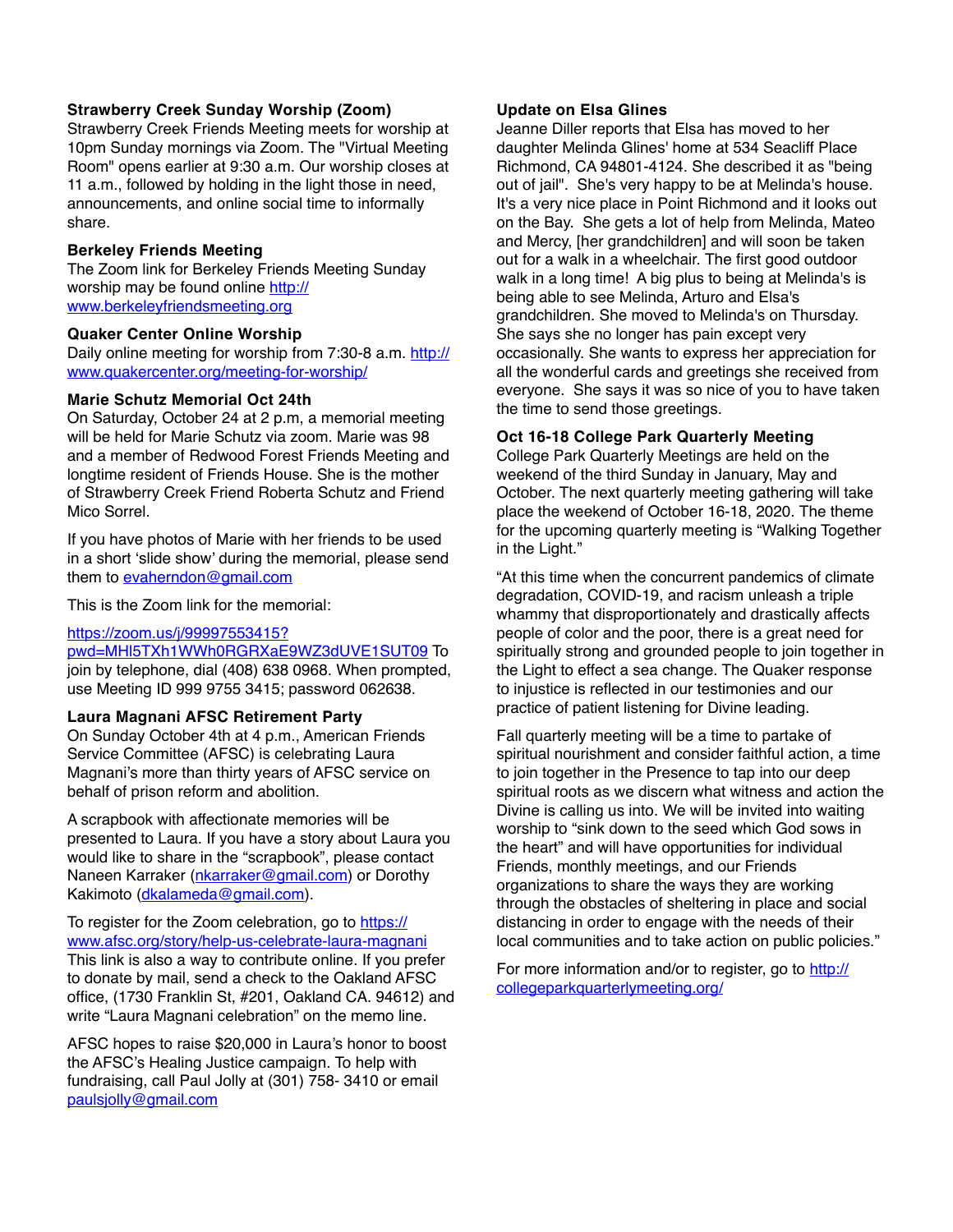#### **George Lakey (free Oct 5 Pendle Hill lecture)**

Can Quakers Help Prevent an American Slide Into Dictatorship? Hint: Nonviolence Will Be Key!

4 p.m. (CA time) Monday October 5, Pendle Hill is offering this free Monday lecture by George Lakey, but you must register to access the zoom link.

As the November Presidential election nears, thoughtful leaders are worrying about the possibility of a power grab should the vote be close with procedures challenged. George Lakey believes a coup attempt is unlikely, but notes that the President refuses to say he will abide by the electoral result. To register, go to [https://pendlehill.org/events/can-quakers-and-others](https://pendlehill.org/events/can-quakers-and-others-help-prevent-an-american-slide-into-dictatorship-hint-nonviolence-will-be-key)[help-prevent-an-american-slide-into-dictatorship-hint](https://pendlehill.org/events/can-quakers-and-others-help-prevent-an-american-slide-into-dictatorship-hint-nonviolence-will-be-key)[nonviolence-will-be-key](https://pendlehill.org/events/can-quakers-and-others-help-prevent-an-american-slide-into-dictatorship-hint-nonviolence-will-be-key)

#### **Friday Vigils: Save our democracy!**

At 4pm on second & fourth Fridays, Quakers from Berkeley Friends Meeting, Berkeley Friends Church, and Strawberry Creek Meeting come together to vigil (socially distanced with masks) in downtown Berkeley at Old City Hall. Join us! Questions? Contact Berkeley Friends Meeting Genie Stowers [<gstowers835@gmail.com](mailto:gstowers835@gmail.com)>

#### **Quaker Action Worship Group**

 At 11:45am the first Sunday of each month, Quaker Action Worship Group comes together on Zoom. QAWG's mission is "To discern how our Quaker practice and tradition can more strongly and fully inform our political activism. We ask the question: how can we, how should we, live as Quakers right now?" Specifically, QAWG purposes are:

- Support: for Quakers' personal leadings and activism
- Coordination: for a Quaker presence at public events
- Response: to act carefully and thoughtfully in local events
- Connection: to other community/faith groups

This last year QAWG has especially reflected on continued leadings and learnings from our Meeting minute on uprooting racism and the Meeting's discernment process around Reparation. QAWG has also shared readings on White Fragility as offered by the Power, Privilege, and Race subcommittee. QAWG has also reflected on the laying down of the Dime-A-Gallon Fund by PESW.

QAWG was begun in January 2017 by Strawberry Creek Friend Laura Boles, after she heard many messages from Friends about their struggles to find the Light in these dark times. QAWG draws from Strawberry Creek Friends Meeting, Berkeley Friends Meeting, and Berkeley Friends Church. For more information, please contact Co-Convenors Betsy Morris or Asa Brown.

#### **Ben Lomond Quaker Center (Fire Update)**

Although Ben Lomond Quaker Center was evacuated due to the fires in Santa Cruz County, no structures were lost. The local Fire Department did a great job defending the Center and the adjacent Sequoia Center.

The Center lost about two-years worth of firewood and sustained some damage to its water lines. The air quality (due to ash and smoke) combined with extreme summer temperatures, make re-population challenging, but cleaning up and starting over are already underway. For updates, check its website [http://](http://www.quakercenter.org) [www.quakercenter.org](http://www.quakercenter.org) or contact Jay Cash.

#### **Sierra Friends Center (Fire Update)** Dear Friends (August 21, 2020),

I know many of you have been following the story of the Jones Fire and the impact on Sierra Friends Center. The fire is basically out though still being monitored for smoldering roots and embers; many of the teams will be leaving soon to fight other fires.

Marty just returned from touring the campus and the land with the fire crew. While there was extensive damage and loss we have much to be grateful for; while we lost buildings everyone was evacuated successfully and no one was hurt. For that we can only express our deepest gratitude to the Nevada County Emergency Management teams, especially the Nevada County Sheriff who was instrumental in getting people evacuated safely and quickly, in the middle of the night.

I'll start with the losses. We lost one home, cedar house and Madrone Hall, which was leased to the Sierra Streams Institute. We also lost the west side cabins, bath house, garden and garden structures as well as the



large animal barn and storage shed. The rest of the buildings on campus were saved even as everything else around the buildings burned. Marty said she and Chris met the firefighter who held the hose that saved Chris Benfield, the campus caretaker's, home. As you might imagine, a few tears of gratitude were shed.

Many of the firefighters were California state prisoners and they deserve an enormous amount of appreciation for fighting heroically to control a fire that was extremely difficult to fight. They were sent into some of the most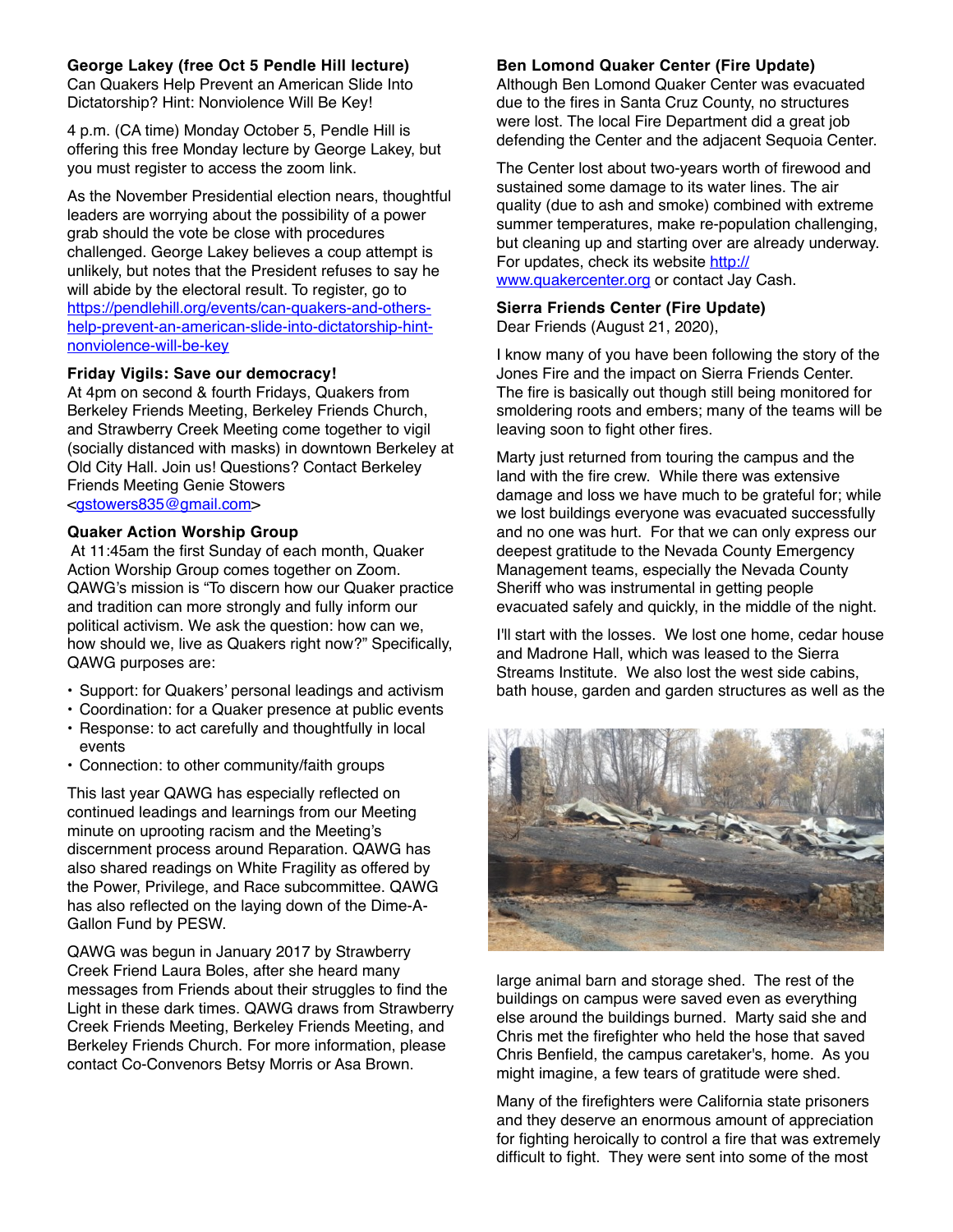dangerous situations and the most difficult terrain. We really want to acknowledge them as well as the entire CalFire and Nevada County Consolidated Fire District. Their dedication and fearlessness is beyond words.

We were also fortunate that the fire mitigation efforts managed by Chris Benfield made it possible for the firefighters to make a stand at Woolman that saved all of the homes on Woolman lane; with the notable exception of Amy and Chamba Cook's home which was right in the path of the fire that consumed the other structures. This work also may have saved the forest; not known yet. Marty said that the brush all burned, but the big trees are all standing; showing burn marks but hopefully able to survive. We will be consulting with tree and soil experts to learn what we can do to heal the forest…

We want to thank all of you for your continuous prayers and concern and we want to assure you that we are resilient and intend to rebuild. We will be hosting a ceremony for grieving our losses and offering opportunities for all to help us heal the land by replanting and cleaning up from the burn…

Blessings to all! May all those in the path of these many fires find kernels of hope in the ashes and helpers to heal. – Sierra Friends Center

For updates or to make a donation to Sierra Friends Center, go to<https://woolman.org/>

To volunteer for clean-up and recovery, send an email to [abbyc@woolman.org](mailto:abbyc@woolman.org)

### **Spotlight (someone in our community) DAVID RUTSCHMAN**

Co-Clerk of Peace, Earthcare, & Social Witness

*Mennonites have not tended to view social activism as part of their spiritual life, but rather as a distraction from it… Quakers have a tradition and a commitment to working toward justice on earth in our time. I strongly believe that our greatest contribution as Friends is through our values – and Spiritbased action in the world.* — David Rutschman

In Uruguay his full name is David Henry Rutschman Fischbach to include recognition of his mother's family name (Fischbach). His father's family was of German Swiss Mennonite origin. In their first ten years, five thousand Swiss Brethren were executed in Switzerland and surrounding regions. The 1660 Martyrs Mirror records a Rutschman, who was baptized in the first ten days of the Brethren in Zurich, and later killed.



in Colombia. The school's purpose was to educate and house children whose parents had leprosy (the intent being to reduce the risk the children would contract leprosy living at home).

In 1948 in Bogota, Colombia, David was born while the city was under curfew due to riots protesting the assassination of a political left leader (200,000 deaths resulted). His father had to show a police permit to visit his

On his father's side, David's great grandparents were Mennonites in Switzerland, who moved to the United States and settled in Kansas. The Swiss Mennonite Church in Whitewater, Kansas, worshipped in schweizerdeutsch (a mix of Swiss German language) until 1926, when the Mennonites began to assimilate as their use of the German language and their stance of pacifism "created uncomfortable dynamics with "Americans".

While still in high school, David's father was dramatically impacted by the sudden death of his older two missionary brothers. He decided to follow in their footsteps by going into missionary work. To prepare he enrolled in Wheaton College, Illinois, an Evangelical Protestant liberal arts college. There David's father met David's mother, a Methodist young woman from Ohio farmlands.

On behalf of the General Conference Mennonite Church, David's parents helped start a boarding school mother at the hospital.

His childhood in Colombia nevertheless held many happy memories. "My first memories are of the finca (rural land), which was set in the coffee and banana producing mountains… A fast flowing mountain stream (almost a river) on the edge of the pasture drew… me for adventure. There were several horses that my Dad rode for hours on mountain paths as he visited small congregations he had started in neighboring villages… Many of these congregations are still active today."

In 1956 the family moved to Uruguay, a small South American country between Argentina and Brazil composed mostly of residents with European ancestry, which prided itself on democracy and public welfare. There David's father was a professor at the Mennonite seminary (most students were German-speaking Russian Mennonites). One of the highlights of that era was his family's two and a half month overland trip in a Model A Ford through Argentina, Bolivia, Peru, Ecuador,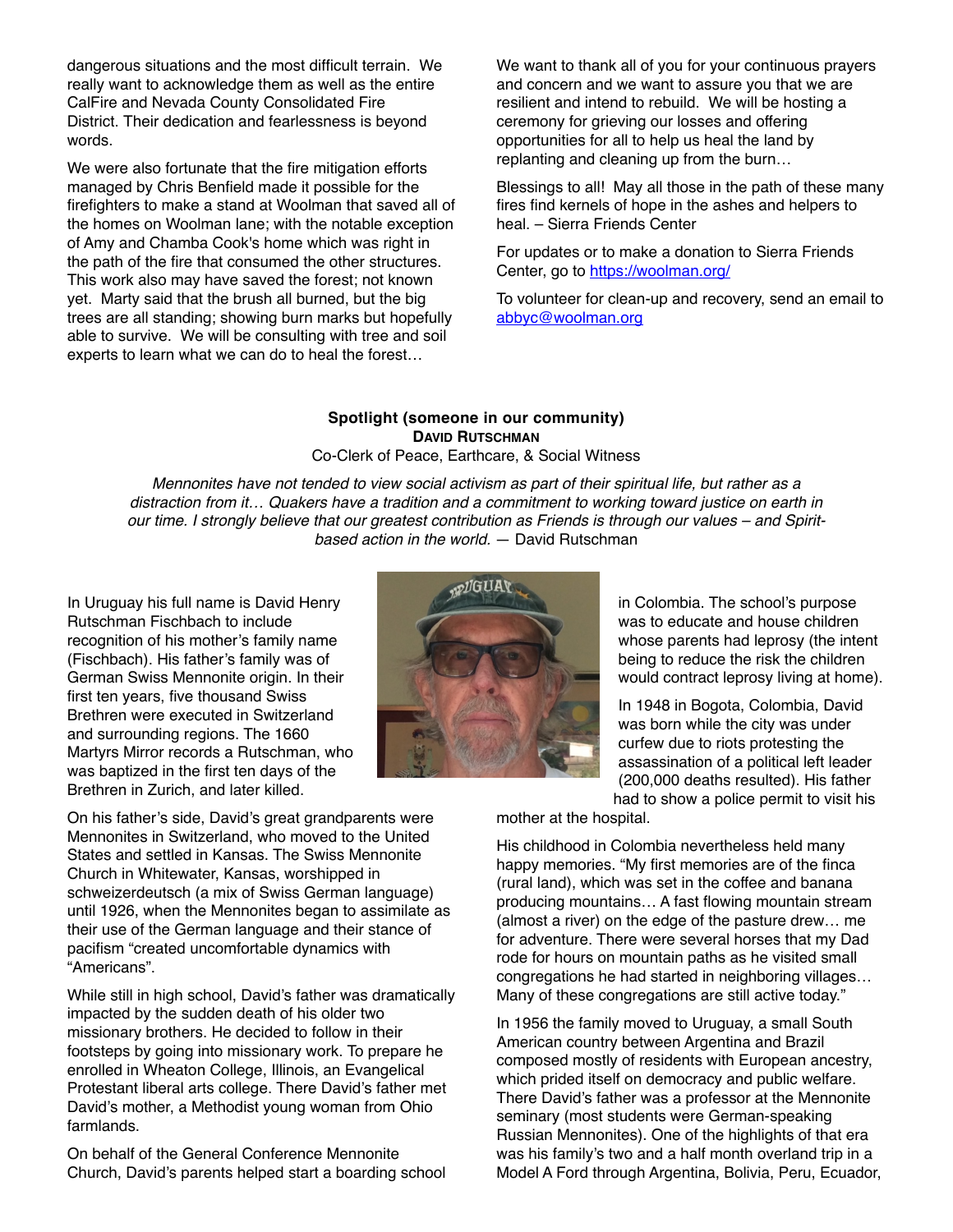Colombia, and Central America. (The Model A is in his garage in Vallejo expecting to be restored.)

In 1968 David began university studies, during the worldwide student movement, seeking better conditions for workers, social justice, land and banking reform. In his University's student occupation of the medical school, he recalls his terror crawling out on the ledge to attach/wire speakers to broadcast their message, as the police watched him from below. To personally commemorate the students killed in those demonstrations, David grew a mustache (which to this day he has never shaved off).

In 1971 David married Marj, the daughter of North American Mennonites who had served in Argentina and Uruguay, as part a Mennonite community.

Actively working in a Uruguay slum for displaced persons, one day (when putting up signs for a protest), David was arrested, blindfolded, and interrogated. Several hours later he was dropped off, unharmed. Others of his close friends were not so fortunate – detained for year(s) in military barracks or prisons. The President of Uruguay closed parliament; the University shut down, and "the years of hopelessness" began.

Since he was a "U.S. draft evader", he was unable to renew his U.S. passport, but could legally live in Argentina based on the Argentinian status of his wife Marj. They moved to Argentina. Less than two years later a military coup overthrew Argentinian President. A ruthless repression followed (20-30 thousand people, including some Mennonites, "disappeared" within Argentina in seven years).

A few years later, thanks to the draft evaders amnesty granted by President Jimmy Carter, David and Marj were able to move to the United States to go to graduate school. Settling in New Mexico (where David's brother lived), the couple were taken under the wing of Quaker peace activist Dorie Bunting, a founder of the Albuquerque Peace Center. She invited David's young family (two sons Mark and Dave) to live with her in a house, a hub of social activism for peace and justice activities.

Soon they were attending Dorie's Albuquerque Friends Meeting, which quickly asked them to lead the 1983 bilingual Quaker Youth Pilgrimage in the Southwest. This Pilgrimage to sacred New Mexico sites with Mexican and U.S. youth, deepened the couple's relationship to Quakers. Soon after this trip, they requested membership in the Meeting.

One of David's first experiences of "the power and the pain" of Quaker deliberation process was when the Albuquerque Meeting, as part of the Sanctuary

Movement, slowly reached unity on offering sanctuary to refugees from Central America. Their VW van was the link that took refugees from Albuquerque to destinations east and north.

Upon completing his graduate work, David and his wife moved from Albuquerque to Chicago. David and Marj joined 57th St Meeting (for many years David was Clerk of the Meeting and active in Illinois Yearly Meeting).

In Chicago Marj served as Regional Director for Amnesty International USA and for the next 30 years, David taught mathematics at Northeastern Illinois University (an "Hispanic Serving Institution"). Besides serving as department chair and associate dean at the University, David and two other colleagues founded an adult bilingual high school completion program, composed primarily of Central American immigrants. Remarkably, all the teachers were unpaid volunteers, and nearly 500 students graduated during its 15 years existence.

In order to be near their two sons and four grandchildren, in 2015 the couple decided to retire in California and bought a house in Vallejo.

Interestingly, the Albuquerque Meeting laid the foundation for his children to find a home in Zen Buddhism. While in First Day School, the Meeting took his young sons to visit a small Buddhist community in the Jemez Mountains of New Mexico. "Silent worship among Friends and deep Zen meditation touch the same depths of our spirits." David's son Mark said it this way "Deep down, Quakers and Buddhists trust experience and practice more than theory and theology. In both traditions there is recognition of the mystical and unknowable."

Today son Mark is a teacher for the SF Zen Center at Green Gulch Farm, where both he and his wife are Buddhist priests. Son Dave lives in Alameda with his wife and two children, and is a therapist.

Explaining how he found his way to Strawberry Creek Meeting (necessitating a pre-pandemic round trip drive to/from Vallejo on Sundays), David mentioned how impressed he was with the Meeting's Dime-a-Gallon fund and the eco-efficiency of the Meeting's use of an otherwise unused school building on Sundays for worship. Continuing his lifelong work to support Latin and South Americans, David is currently actively working with the Accompaniment Team (affiliated with the Interfaith Movement for Human Integrity), which now sponsors an El Salvadorean immigrant, who previously was detained by ICE for almost five years. He's also active on FCNL's East Bay advocacy team, specifically assigned to California Representative Mike Thompson.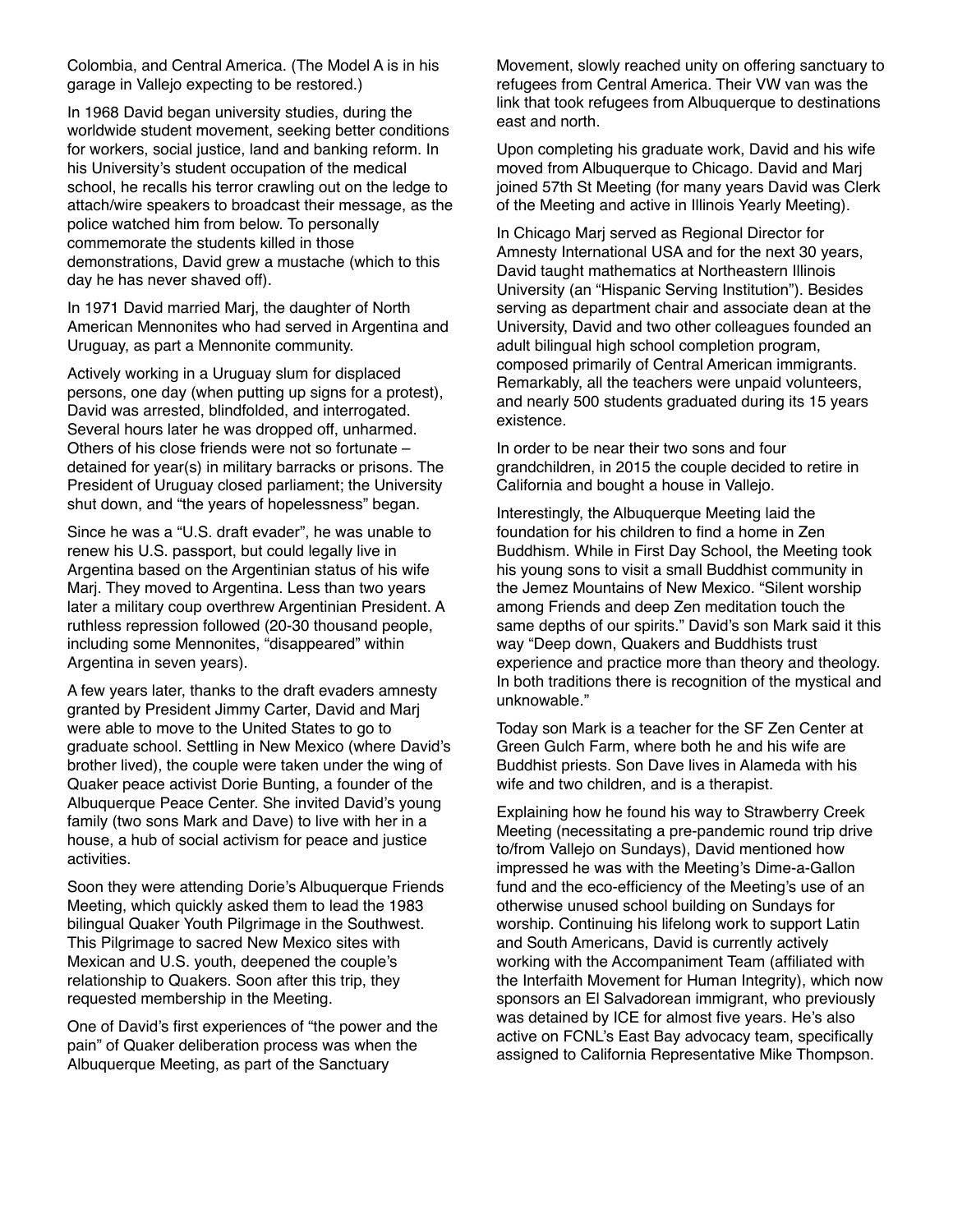### **Strawberry Creek Monthly Meeting Meeting for Worship on the Occasion of Business September 13, 2020 Minutes\***

\* These are draft minutes, pending corrections/approval at October business meeting.

Business meeting opened at 11:50 a.m. with silent worship and was conducted via Zoom.

Beth Wrightson clerked the meeting. 33 Friends were present. Erik Wilson of the Facilities Committee shared their reflections prepared on the advices and queries on Meeting for Business. The Acting Clerk reviewed the agenda which was posted to the meeting's web group, groups.io. The Acting Recording Clerk read the minutes for the August 9, 2020 meeting for business. The minutes were approved with the following correction under Reports: "the Care of the Meeting Committee suggested that the Communications Committee might hold an Adult Education session…."

### **Correspondence and Clerk's Business**

- Thank you emails/letters were received from Berkeley Friends Meeting (for \$1,500 for solar panels) and Rebuilding Together (for \$1,533 for work on lead abatement on Richmond homes and on fixing holes and clearing the backyard on a home whose inhabitants had suffered a drive-by shooting) from the Dime-A-Gallon Fund.
- An email from Francie Nurske, Clerk of the Events Committee, requesting a threemonth leave to attend to her parents who had to be relocated due to the fires. We held them all in the Light amid worship.
- Beth noted that the "front table" this month consisted of all acting people.

### **Old Business**

Care of the Meeting Committee (Stephen McNeil). The committee recommends Mary Anderson's transfer to Berkeley Friends Meeting. Approved. Elizabeth will prepare a Certificate of Transfer to be sent to Berkeley Friends Meeting. Friends expressed fond memories of Mary's participation in the life of our Meeting.

Acting Clerk Beth Wrightson noted no concerns were raised on the nominations of Cindy Trueblood, Rhea Farley, and Jay Cash to the Naming Committee which have been seasoned for a month. Approved.

### **New Business**

*Peace, Earthcare and Social Witness Committee* (Carl Anderson) read the following draft posted to the listserve with a few corrections:

*We seek to live our lives in reverence for all life on Earth, encompassing right-sharing of the world's resources amongst all people and all species. Friends are called to enter into right relationship with Earth and the community of life it supports.* — Strawberry Creek Earthcare Testimony 2010

Strawberry Creek Monthly Meeting unites with Honolulu and San Francisco Friends Meetings in their support of the Treaty on Prohibition of Nuclear Weapons. Supported by a majority of the world's nations, signed by 83 nations and ratified by 44 nations, the Treaty is a fitting international effort in response to the 75th anniversary of the US bombings of Hiroshima and Nagasaki. The US currently has backed away from its former commitments to nuclear nonproliferation and reducing its nuclear arsenal.

Britain Yearly Meeting's Meeting for Sufferings stated in 1955 that "to rely on the possession of nuclear weapons as a deterrent is faithless, to use them is a sin." US continued development and testing of new nuclear weapons are endangering life on earth.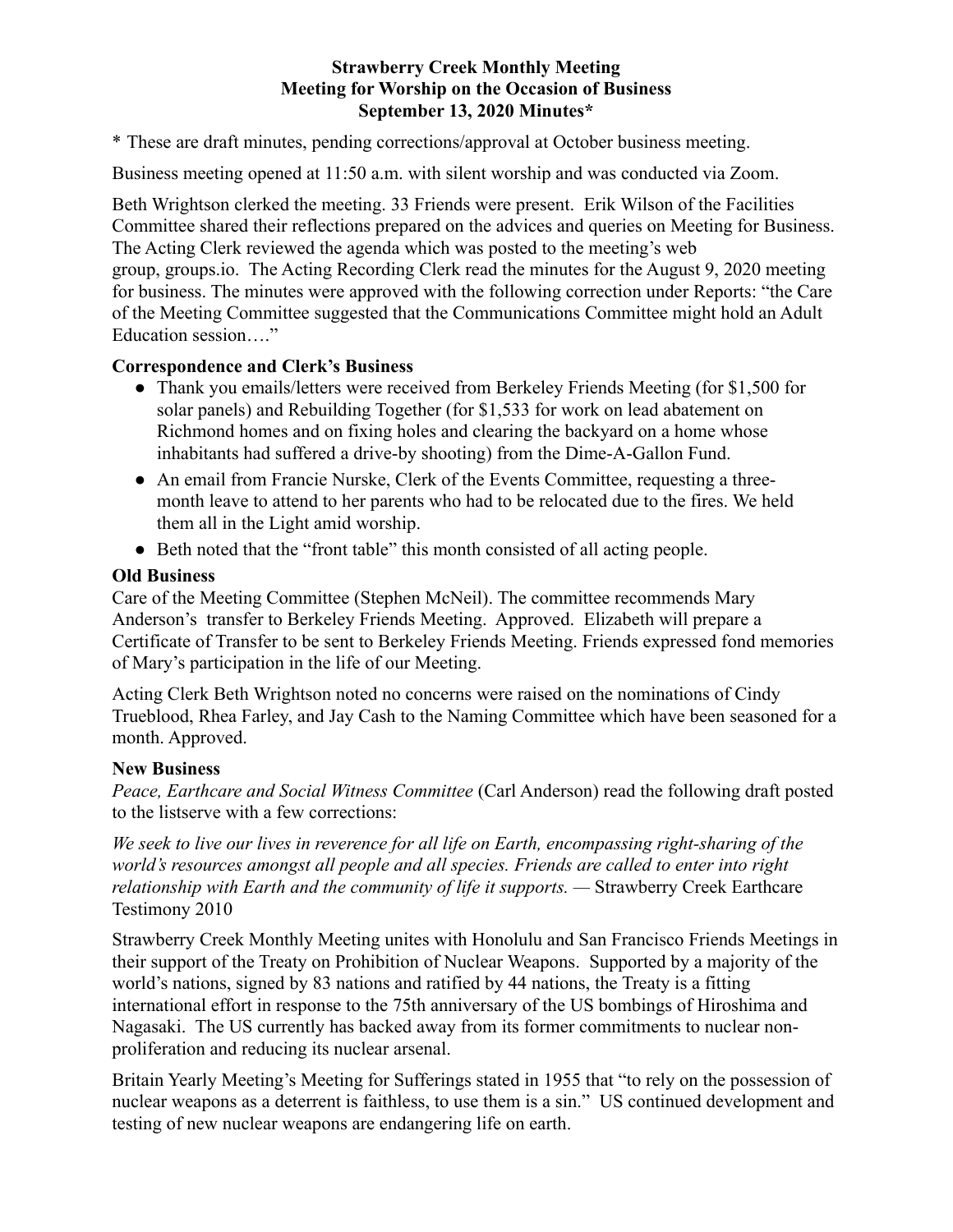While support of long-term efforts such as US ratification of this Treaty are needed, we encourage Friends to do locally what we have been doing over time: witness and protest at the Lawrence Livermore Labs, Vandenberg Air Force Base, Nevada Test Site, Lockheed Martin's big plant in Sunnyvale, and with the Regents of the complicit University of California; financially support anti-nuclear organizations such as Livermore Conversion Project, Tri-Valley CARES, Western States Legal Foundation and Friends Committee on National Legislation among others.

While all cannot do everything, we can work and pray for peace and for a nuclear-free world. https://en.wikipedia.org/wiki/Treaty\_on\_the\_Prohibition\_of\_Nuclear\_Weapons

The draft minute will season for a month.

*Nominating Committee* (James Hosley) James reported that Tom Rothschild has had to resign his membership on Worship & Ministry Committee. The Nominating Committee puts forward the name of Rachel Findley as a member of Worship & Ministry Committee. She may start as a volunteer while her nomination seasons for a month. The Acting Clerk thanked Tom Rothschild for his service on the committee.

*First Day Children's Program Committee* (Joyce Samati) read the draft job description for the committee also posted to the listserve. It had been suggested that the Meeting's minute on "Engagement to Uproot and Dismantle Racism in Strawberry Creek Friends Meeting" be considered by all when revising job descriptions. Joyce noted that they had considered this suggestion but did not come up with any language. Susan Burr from the Power, Privilege and Race Subcommittee of Ministry & Worship Committee reported that they are considering suggestions for language. It was suggested that the job description make clear whether or not members are expected to be present with the children. Also suggested was that it state that the Child Safety Policy is reviewed yearly. Joyce welcomed further suggestions as the draft seasons for the month.

### **Reports**

*Communications Committee* (Amy Dewey) Amy reported that she is the contact point for people to request Zoom meeting time. If a breakout room is required after Meeting, giving her the names of the attenders ahead of time facilitates set-up.

# **Announcements**

- Our next Meeting for Business will be October 11 at 11:50 a.m.
- A Quaker vigil for democracy will be held at the Old Berkeley City Hall every second and fourth Tuesday at 4:30.
- The Meeting's Fall Retreat may be Saturday, October 3, stay tuned for an update. [subsequently the Retreat was cancelled].
- Stephen McNeil, for the organizing workgroup (Care of the Meeting, Peace, Earthcare and Social Witness Committees and Power, Privilege and Race Subcommittee) thanked all who had participated in the August 30th Listening Meeting on Reparations. He announced that the next session will be on October 18th, the scope of which meeting is to be determined.
- Retirement celebration for Laura Magnani Oct. 4, 4:00 p.m. To donate online in honor of Laura's service, click this link. To donate by mail, send a check to the Oakland AFSC office, (1730 Franklin St, #201, Oakland CA. 94612) and write "Laura Magnani celebration" on the memo line.

The meeting ended at 1:15 p.m. with a period of worship. Respectfully submitted, Beth Wrightson, Acting Presiding Clerk; Ralph Murphy, Acting Alternate Clerk; and Stephen McNeil, Acting Recording Clerk.